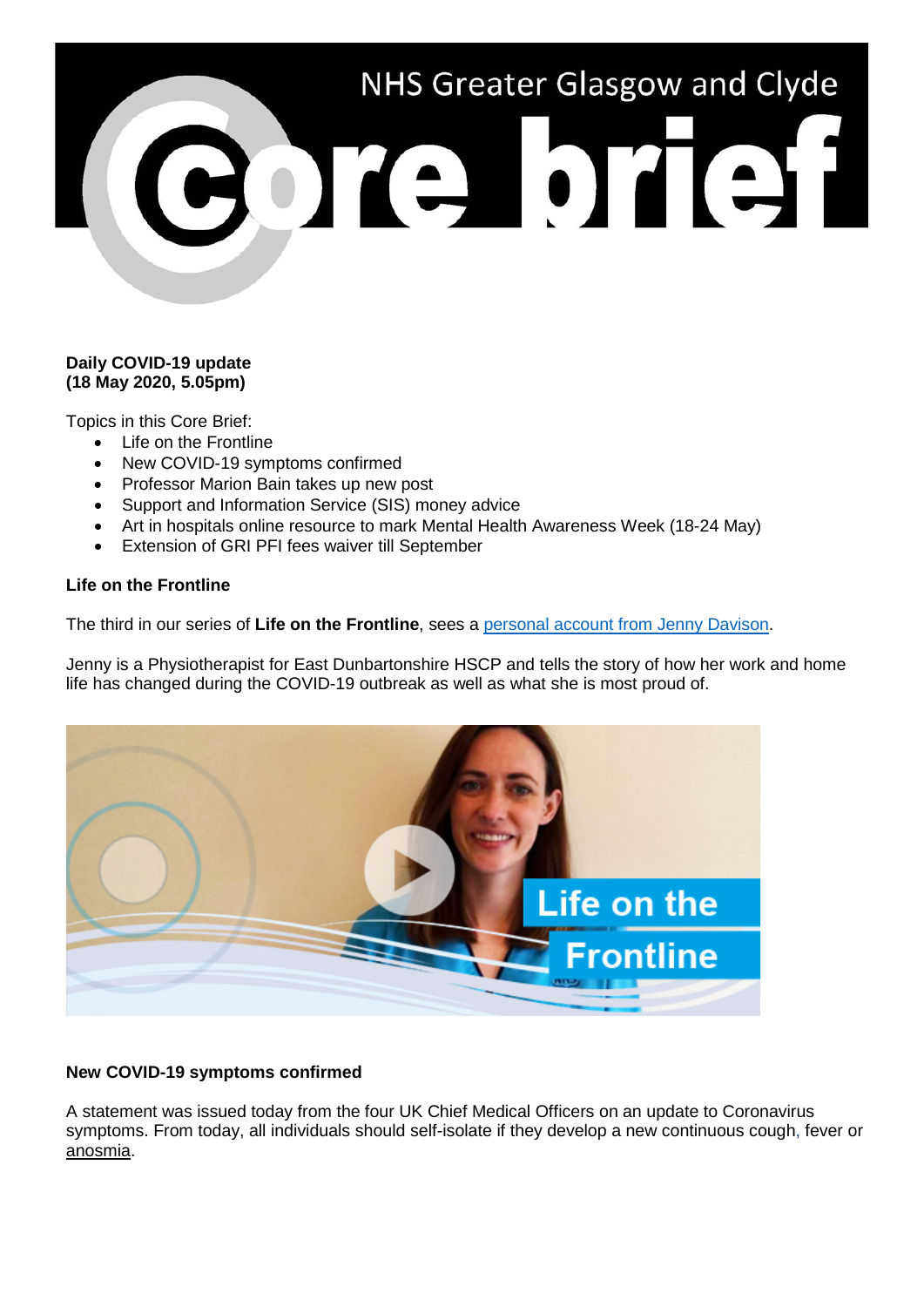Anosmia is the loss or a change in your normal sense of smell. It can also affect your sense of taste as the two are closely linked. The individual's household should also self-isolate for 14 days as per the current guidelines and the individual should stay at home for 7 days, or longer if they still have symptoms **other than cough or loss of sense of smell or taste.**

You can use the online guide at NHS Inform to get more details on symptoms and advice on what it means to stay at home - [NHS Inform.](https://www.nhsinform.scot/coronavirus#overview) This is currently being updated with the new symptoms.

Symptoms for staff testing have been updated to include the new symptoms of loss of sense of smell or taste, along with the previous symptoms of a continuous cough or fever.

The [Staff Testing Referral Form](https://forms.office.com/Pages/ResponsePage.aspx?id=veDvEDCgykuAnLXmdF5JmgW9YoY5w-BDlHK7ghonYUBUN0Q0NjJDQkNSV1VHRFlWVjFDMjc1V0VaOSQlQCN0PWcu) can be used for both line manager referral and staff self-referral for themselves or their symptomatic household contact. It should be agreed between the member of staff and the line manager who will complete the referral to ensure that it is submitted and that the member of staff/household contacted is tested. Please note that the current form does not currently include anosmia and staff should select one of the other symptoms for now.

#### **Professor Marion Bain takes up new post**

Professor Marion Bain has been appointed as interim Deputy Chief Medical Officer for Scotland, alongside Dr Nicola Steedman whose appointment was announced in April.

Professor Bain has been working since January 2020 as the Director of Infection Prevention and Control at NHS Greater Glasgow and Clyde. Her appointment was made as part of the arrangements put in place when the Board was escalated to Level 4 on the performance framework for infection control and communications and engagement with families.

In her new capacity, Professor Bain will retain oversight of the case note review of haemato-oncology patients which is currently underway.

Professor Angela Wallace, Director of Nursing within NHS Forth Valley, will continue to support NHSGGC in the operational delivery of infection prevention and control.

## **Support and Information Service (SIS)**

NHSGGC Support and Information Service are located within the main atrium of NHSGGC hospital sites including QEUH, RAH, GRI, Stobhill ACH and New Victoria. Family Support and Information services is located within the atrium of the RHC. These services offer a wide range of non-clinical support to patients, carers, family members and staff.

During COVID-19 key areas of support that can be offered include:

- At QEUH, RHC, RAH and GRI only: Provision of a 2-day patient emergency food on discharge bags to vulnerable patients experiencing poverty, money difficulties, or social isolation (includes brief conversation about emergency fuel and money)
- Provision of toiletries to patients who require them
- Telephone advice and onward referral to money advice and financial inclusion services
- Fuel & energy card referral for eligible patients, carers and families
- Referrals to local food banks, information on food shopping/delivery services and pharmacy pick up services
- Referral to social isolation support groups, crisis support and carers centres
- Information relating to support with mental wellbeing including stress, anxiety and spiritual care
- Additionally at Family Support within the RHC we can provide Emergency Fund (immediate access to cash grant of £5-50 for families of RHC in emergency), Family Fund applications (for families who's child has had a hospital stay longer than two weeks) and access to clothes and toiletries.

For more information or to refer a patient from your ward or clinic area: Tel: 0141 452 2387